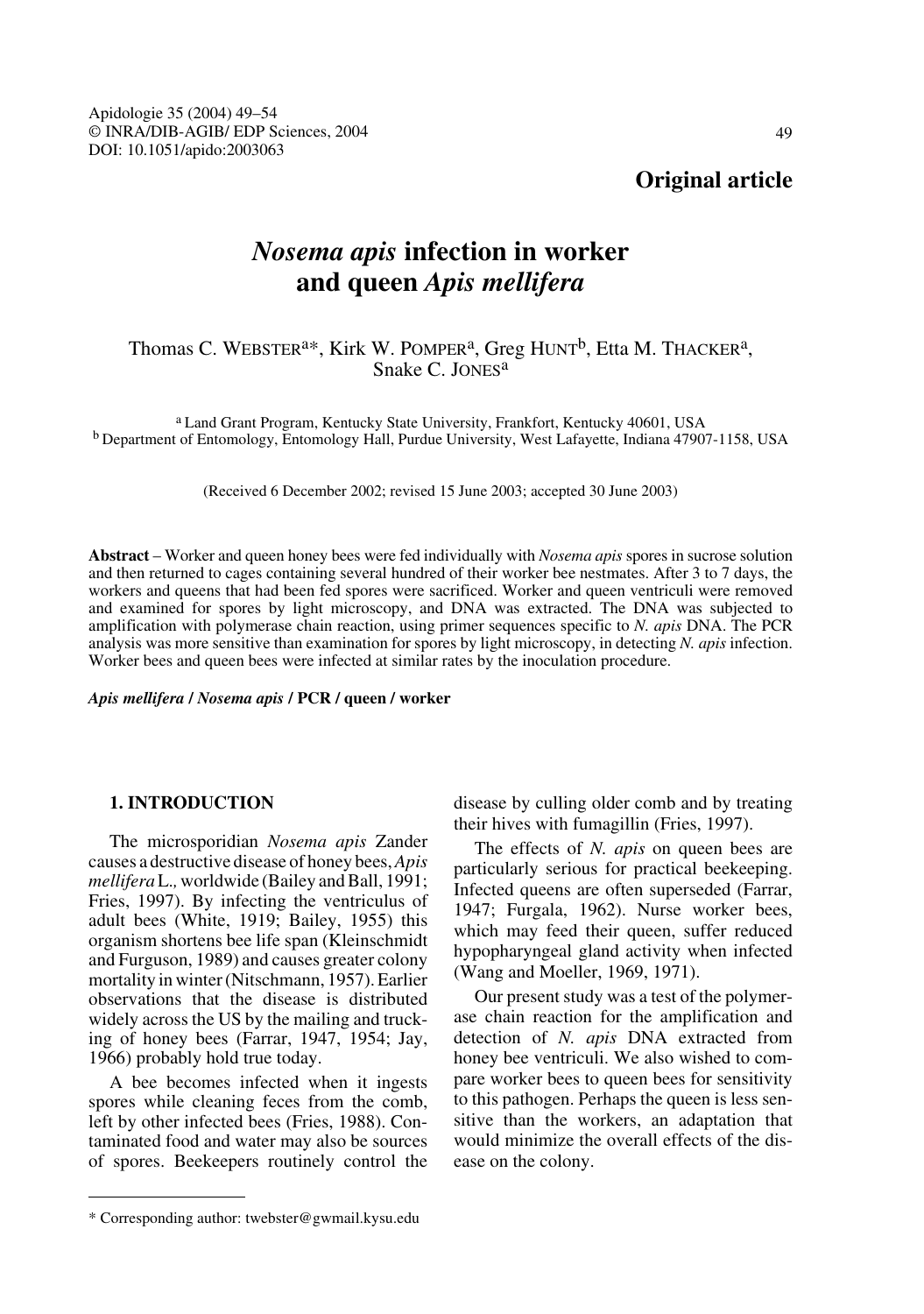# **2. METHODS**

#### **2.1. Inoculum preparation**

Spores were collected from diseased bees by adding water to the abdomens, macerating the tissues in a blender, filtering through Whatman 4 filter paper, and centrifuging the filtrate. The pellet was resuspended in sucrose solution, at a final concentration of 50% sucrose and  $3.7 \times 10^6$  spores per mL. One ml of this diet weighed 1.28 g, so that each mg of diet contained  $2.89 \times 10^3$  spores.

#### **2.2. Preparation of experimental hives**

 Thirteen small honey bee hives were established with mature queen cells on 22 and 23 August 2001. The queen cells had been reared from larvae taken from the same hive. Each colony was established in a box made to hold 5 deep Langstroth frames, and kept at an apiary site in Franklin Co., KY.

#### **2.3. Inoculation with** *Nosema apis* **spores**

The queen and approximately 200 workers from each hive were caged, during 19–30 October 2001. At this time brood rearing had nearly ended and workers were relatively old. Shortly after collection each cage was filled with  $CO<sub>2</sub>$  for several seconds to immobilize the bees. The queen and 20 workers were then removed, restrained on paraffin blocks with insect pins, and painted with distinctive colored marks on their thoraces. When the pinned bees revived, they were each fed with a microcapillary tube containing the above diet of *N. apis* spores, a method similar to that of Furgala and Maunder (1961). The microcapillary tube was weighed before and after feeding to determine the weight of diet and number of spores consumed. The worker bees consumed  $(73.1 \pm 3.5) \times 10^3$  spores (mean  $\pm$  S.E.). The queen bees consumed  $(66.8 \pm 10.9) \times 10^3$  spores (mean  $\pm$  S.E.). After inoculation, each bee was returned to its cage through a hole at the bottom. Each cage of bees was then provided with a feeder containing 50% sucrose in water, and kept in an incubator at 25 °C for 3 to 7 days.

#### **2.4. Examination of tissues for spores**

 After either 3 (2 cages), 4 (4 cages), 6 (2 cages) or 7 days (5 cages) the bees in each cage were immobilized with  $CO<sub>2</sub>$ . Surviving, marked bees were removed for dissection. The ventriculus was removed from each bee, placed in a 1.5 mL plastic microcentrifuge tube, and macerated with a small plastic pestle. A small drop of the preparation was removed and examined on a microscope slide for

the presence of spores at 400× by light microscopy using phase contrast optics (Cantwell, 1970). The tube containing the remainder of each macerated ventriculus was then frozen at  $-70$  °C until the DNA extraction procedure.

The microcentrifuge tubes were autoclaved before use. To prevent cross contamination, the fine forceps used for dissection were cleaned carefully before removing the ventriculus from a bee. No ventriculi ruptured during the dissection procedure. Each was rinsed with distilled water immediately before placing it in the tube.

#### **2.5. Primer for** *N. apis* **PCR analyses**

The sequences for the small subunit of the ribosomal RNA gene of a number of *Nosema* species and close relatives were obtained from internet searches of Genbank and aligned with the Clustal program. Most of the sequences were highly conserved but two polymorphic regions were found that allowed us to design specific primers specific to *N. apis* (Fig. 1). Primers were designed so that the 3' terminus of each primer would end in this polymorphic region, as shown in the figure. Primers were checked with Amplify Software version 1.2 (Engels, 1993) to predict whether they would amplify one product from the gene.

The *Nosema apis* sequence was tested for similarity against the Genbank non-redundant database with a standard nucleotide BLAST. This database contains 1.77 million sequences. There were many significant "hits" with other microsporidia RNA genes. However, none of the twenty most significant alignments nor the sequences we compared in our table showed a PCR product when tested with the Amplify Software. Therefore, there is no reason to believe that we would get a product amplified from these species with our standard PCR procedure.

#### **2.6.** *N. apis* **DNA extraction**

The following procedure was used for the isolation and identification of *Nosema apis* DNA in honey bee tissues. Honey bee ventriculi known to be infected or free of *N. apis* were collected and stored at  $-70$  °C until their use as positive and negative controls. Approximately 0.05 g of tissue was used for DNA extraction using a modified protocol for the Wizard Genomic DNA Purification Kit (Promega Corporation, Madison, WI). Tissue was ground in a mortar and then transferred to a 1.5 mL microfuge tube. Nuclei Lysis Solution (NLS, 200 µL) was added to each tube and it was then vortexed for 3 s in order to wet the tissue. The sample was then incubated at 65 °C for 60 min, after which  $2 \mu L$ RNAse (10 mg/mL; Sigma Chemical Co., Saint Louis, MO) solution was added and mixed by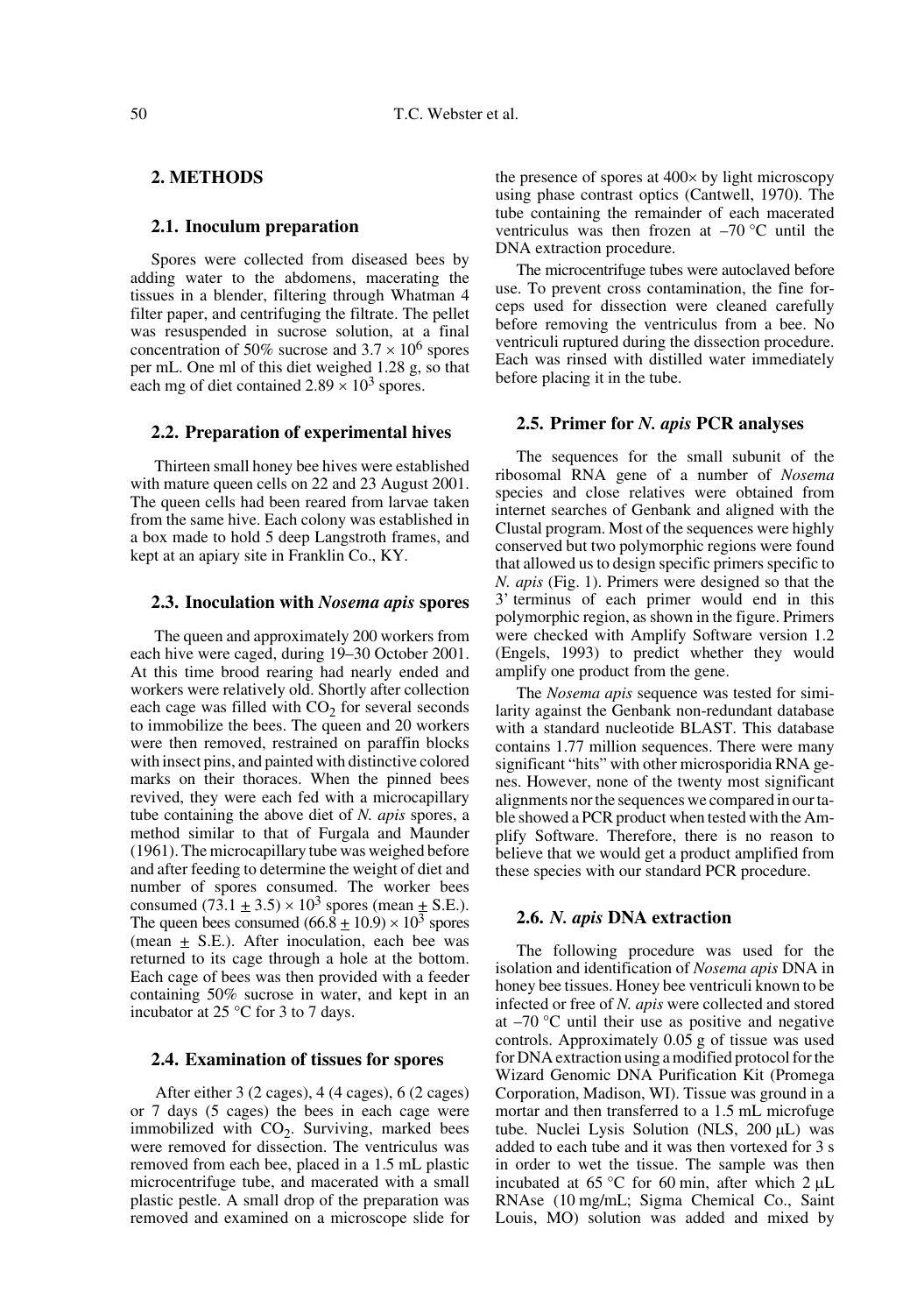| A. cerana      |       |                                                                    | <b>] СССАССАТСТ САТАТССААД АТАТТДАТТТ СТАТТАСАТА АТАСАААТТТ</b> |  |
|----------------|-------|--------------------------------------------------------------------|-----------------------------------------------------------------|--|
| B. mori        |       | 1 ССДАСGАТGТ GATATG---- АТАТТА АТТ- GTATTA CAT G АТАGАААТТ Г       |                                                                 |  |
| Vespula sp.    | Ъ.    |                                                                    | CCGACGATGT GATATG---- ATATATTTT- GTATTACATA ATAGAAATTA          |  |
| H. sapiens     |       |                                                                    | CCGACGATGT GATATG---- ATATATTTT- GTATTACATA ATAGAAATTA          |  |
| 0. melanopus   |       |                                                                    | CCGACGATGT GATATG---- ATATTTATT- GTATTACATG ATAGAAATTT          |  |
| A. mellifera   |       | L CCGACGATGT GATATG--AG ATGT-----T GTATTACATT ATAGAAATTA           |                                                                 |  |
|                |       |                                                                    |                                                                 |  |
| A. cerana      |       | 51 GAGTTTTTTG GCTCTGGGGA TAGTATGATC GCAAGATTGA AAATTAAAGA          |                                                                 |  |
| B. mori        |       | 46 GAGTTTTTTG GCTCTGGGGA TAGTATGATC GCAAGATTGA AAATTAAAGA          |                                                                 |  |
| Vespula sp.    |       | 46 GAGTTTTTTG GCTCTGGGGA TAGTATGATC GCAAGATTGA AAATTAAAGA          |                                                                 |  |
| H. sapiens     | 4Ь.   | GAGTTTTTTG GCTCTGGGGA T-GTATGATC GCAAGATTGA AAATTAAAGA             |                                                                 |  |
| 0. melanopus   |       | 46 GAGTTTTTTG GCTCTGGGGA TAGTATGATC GCAAGATTGA AAATTAAAGA          |                                                                 |  |
| A. mellifera   |       | 44 GAGTTTTTTG GCTCTGGGGA TAGTATGATC GCAAGATTGA AAATTAAAGA          |                                                                 |  |
|                |       |                                                                    |                                                                 |  |
| A. cerana      |       | LOL AATTGACGGA AGAATACCAC AAGGAGTGGA TTGTGCGGCT TAATTTGACT         |                                                                 |  |
| B. mori        |       | 96 AATTGACGGA AGAATACCAC AAGGAGTGGA TTGTGCGGCT TAATTTGACT          |                                                                 |  |
| Vespula sp.    | ۹ь    | AATTGACGGA AGAATACCAC AAGGAGTGGA TTGTGCGGCT TAATTTGACT             |                                                                 |  |
| H. sapiens     | 95    |                                                                    | AATTGACGGA AGAATACCAC AAGGAGTGGA TTGTGCGGCT TAATTTGACT          |  |
| 0. melanopus   | ۹ь    |                                                                    | AATTGACGGA AGAATACCAC AAGGAGTGGA TTGTGCGGCT TAATTTGACT          |  |
| A. mellifera   | 94    |                                                                    | AATTGACGGA AGAATACCAC AAGGAGTGGA TTGTGCGGCT TAATTTGACT          |  |
|                |       |                                                                    |                                                                 |  |
| A. cerana      |       | <b>L5L CAACGCGAGG TAACTTACCA ATATTTTATT ATTTTGAGAG AACGGTTTTTT</b> |                                                                 |  |
| <b>B.</b> mori |       | L46 CAACGCGAGG TAACTTACCA ATATTTTATT ATTTTGAGAG AAT--TTTCT         |                                                                 |  |
| Vespula sp.    | 14L I |                                                                    | CAACGCGAGG TAACTTACCA ATATTTTATT ATTTTGAGACCGAT--TTT-T          |  |
| H. sapiens     |       | 145 CAACGCGAGG ТААСТТАССА АТАТТТТАТТ АТТТТGAGA C G AТ--Т СТ-Т      |                                                                 |  |
| 0. melanopus   |       | 146 CAACGCGAGG TAACTTACCA ATATTTTATT ATTCAGAGAG AAT--TTT-T         |                                                                 |  |
| A. mellifera   |       | ЪЧЧ СААСGСGAGG ТААСТТАССА АТАТТТТАТТ ⊡ТТСПGСGGAG  G АТА-----Т      |                                                                 |  |
|                |       |                                                                    |                                                                 |  |
| A. cerana      |       | 201 MGTMTGAGAA TGATAATAGT GGTGCATGGC CGTTTTCAAT GGATGCTGTG         |                                                                 |  |
| B. mori        |       | 194 AATTCGAGAA TGATAATAGT GGTGCATGGC -GTTTTCAAT GGATGCTGTG         |                                                                 |  |
| Vespula sp.    | 193   |                                                                    | AATCAGAGAA TGATAATAGT GGTGCATGGC CGTTTTCAAT GGATGCTGTG          |  |
| H. sapiens     | 192   |                                                                    | AATCAGAGAA TGATAATAGT GGTGCATGGC CGTTTTCAAT GGATGCTGTG          |  |
| 0. melanopus   | 1.93  |                                                                    | AATTTGAGGA TGATAATAGT GGTGCATGGC CGTTTTCAAT GGATGCTGTG          |  |
| A. mellifera   | 189.  | GATCTGAGGA TGATAATAGT GGTGCATGGC CGTTTTCAAT GGATGCTGTG             |                                                                 |  |
|                |       |                                                                    |                                                                 |  |

**Figure 1.** Host species and alignment of DNA sequence for small subunit RNA from *Nosema* species used for primer design. Genbank (http://www.ncbi.nlm.nih.gov/Genbank/) accession numbers: *N. ceranae*, 857489; *N*. spp. from silk worm 1339944 (now revised to 1838930); *N. vespula*, 507913, *Vairimorpha* sp., from human, 954829; N. *Oulemae* from *Oulema melanopus* L. (Coleoptera), 849158; *N. apis* from *Apis mellifera*, 857487. The primer sequences are underlined.

inverting, and the tube incubated at 37 °C for another 15 min. The sample was then allowed to cool to room temperature for approximately 5 min prior to adding 67 µL protein precipitation solution. The sample was then vortexed vigorously for about 20 s and then centrifuged  $(15800 g)$  for 5 min. The supernatant was removed without disturbing the pellet and transferred to a new tube containing 250 µL isopropanol. The sample was mixed by inversion and centrifuged for 5 min. The supernatant was then discarded and the DNA pellet washed with 200 µL of 70% ethanol and centrifuged for 1 min. The supernatant was discarded and the pellet was washed again with 200 µL of 95% ethanol and allowed to air dry for 15 min. The pellet was resuspended in 150 µL of 1X TE (10 mM Tris-HCl, 1 mM EDTA, pH 8.0) buffer and then incubated for 60 min at 65 °C. The tube was stored overnight at 4 °C to dissolve the pellet. The DNA concentration and 260/280 ratio was determined using a GeneQuant RNA/DNA calculator spectrophotometer (Pharmacia Biotech, Cambridge, England). All samples were stored at 4 °C until needed.

#### **2.7. PCR amplification conditions**

A 20  $\mu$ L reaction volume was used that contained 10 mM Tris-HCl (pH 8.3), 50 mM KCl, 2.5 mM MgCl<sub>2</sub>,  $0.1\%$  Triton X-100, 200  $\mu$ M each of dNTP;  $0.25 \mu M$  of each primer;  $5.0 \text{ ng of genomic}$ DNA template, and 2.0 U of *Taq* polymerase (Promega Co., Madison, WI). The primers NosA-F (CCG ACG ATG TGA TAT GAG ATG) and NosA-R (CAC TAT TAT CAT CCT CAG ATC ATA) were used to amplify a 209 bp product of the 16S ribosome of *N. apis* (Greg Hunt, Purdue University, unpublished data). Amplifications were carried out using a GeneAmp PCR System 9700 (Perkin Elmer Applied Biosystems, Foster City, CA) programmed for an initial 5 min at 94 °C, followed by 40 cycles of 1 min at 94 °C, 1 min at 62 °C, 2 min at 72 °C, followed by a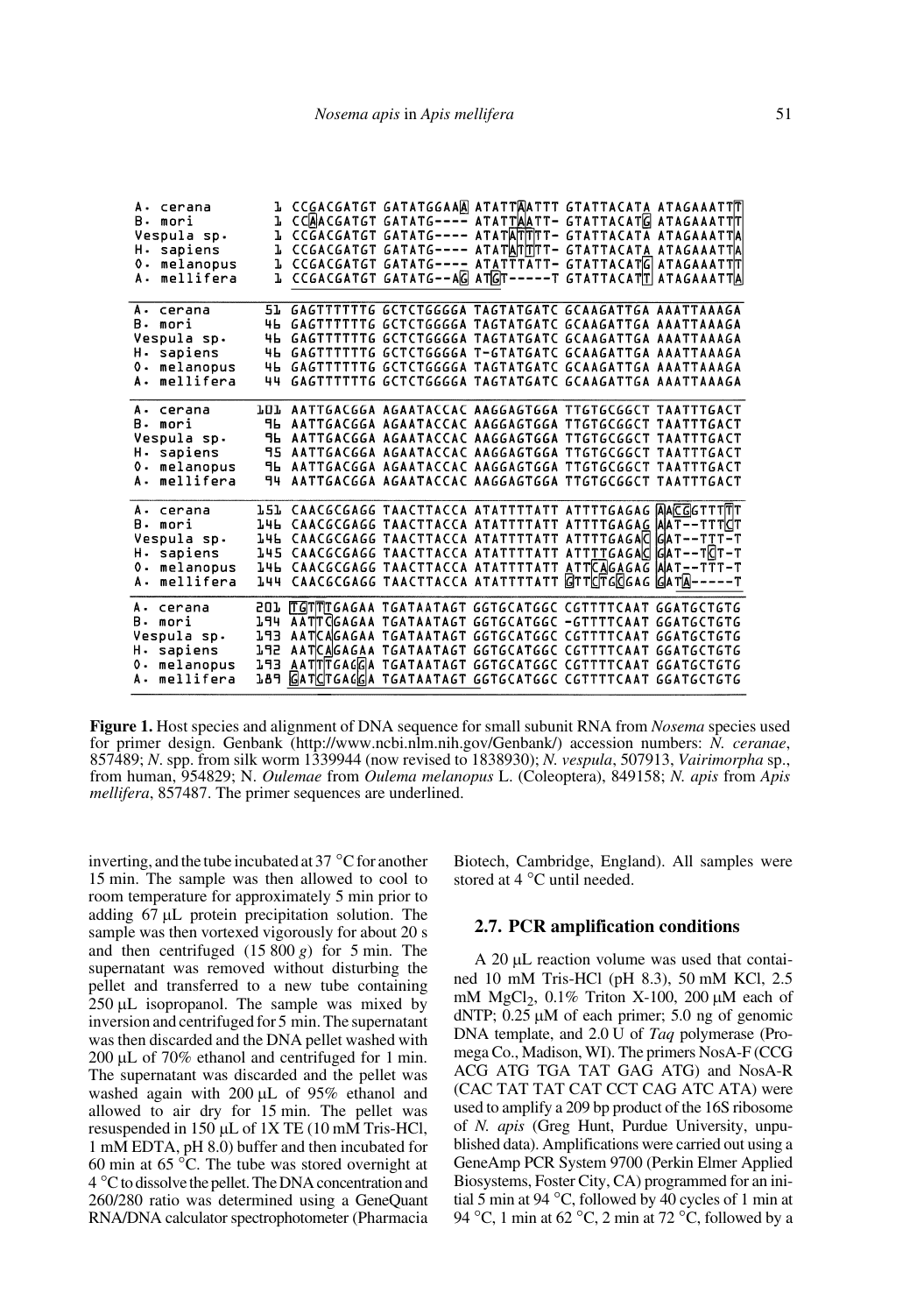| Incubation time | Worker ventriculi |          |            |          | Queen ventriculi |          |            |                    |
|-----------------|-------------------|----------|------------|----------|------------------|----------|------------|--------------------|
|                 | NI                | Sp       | <b>PCR</b> | $Sp+PCR$ | NI               | Sp       | <b>PCR</b> | S <sub>p+PCR</sub> |
| 3 days          | 12                |          | 13         |          | $\Omega$         | 0        |            |                    |
| 4 days          | 22                |          | 6          |          | 2                | $\Omega$ | 0          |                    |
| 6 days          | $\theta$          | $\Omega$ | 2          | 4        | $\Omega$         |          | $\theta$   |                    |
| 7 days          | $\overline{0}$    | $\Omega$ | 3          | 14       | $\mathbf{0}$     | 2        | 0          | $\theta$           |
| TOTAL 34        | ↑                 | 24       | 26         |          |                  |          |            |                    |

**Table I.** *Nosema apis* infection in worker and queen bee ventriculi. The 86 worker and 8 queen samples are tabulated according to whether no infection was observed (NI), spores were observed but *N. apis* DNA was not detected (Sp), *N. apis* DNA was detected by PCR but spores were not observed (PCR), or spores were observed and *N. apis* DNA detected (Sp+PCR).

final extension period of 10 min at 72 °C. PCR products were separated by electrophoresis on replicate 1.4% agarose gels and a digital image of each gel was analyzed using a software program by Kodak Scientific Imaging Systems (New Haven, CT).

# **2.8. Examination of spores for** *N. apis* **DNA**

We wished to determine whether DNA could be released from *N. apis* spores prior to treatment by the above procedure. Ten ventriculi from infected worker bees were removed from the bees, each placed in 1 mL of sterile water, and homogenized to release spores from the tissue. The homogenates were combined, mixed well, and a drop was examined in with a hemacytometer to determine the spore concentration  $(5.1 \times 10^7$  spores / mL). Fifteen 200 µL samples of the homogenate were each placed in microcentrifuge tubes and centrifuged 60 s. The supernatant was removed, and 0.1g of glass beads  $(1.0 \text{ mm dia})$  and  $200 \mu L$  of NLS was added to each tube. The tubes were then vortexed at 3000 rpm (Maxi Mix 1, Thermolyne Corp., Dubuque IA) for either: no time (control), 5 s, 10 s, 20 s, or 60 s. The extraction of each sample proceeded as above (Sect. 2.6).

Serial dilutions were prepared from each of the 15 extracts: 5.0  $\mu$ g/mL (corresponding to 5.0  $\times$  10<sup>4</sup> spores), 2.0  $\mu$ g/mL (2.0 × 10<sup>4</sup> spores), 1.0  $\mu$ g/mL (1.0 × 10<sup>4</sup>) spores), 0.50  $\mu$ g/mL (5.0 × 10<sup>3</sup> spores), 0.25  $\mu$ g/mL  $(2.5 \times 10^3 \text{ spores})$ , 1.2 µg/mL  $(1.2 \times 10^3 \text{ spores})$ , and 0.062  $\mu$ g/mL (6.2 × 10<sup>2</sup> spores). The DNA amplification procedure above (Sect. 2.7) was followed for each.

# **3. RESULTS**

The presence of *N. apis* spores and DNA in worker and queen ventriculi are summarized in Table I. For worker bees, the extraction and amplification of *N. apis* DNA revealed more infections than the examination of tissues for spores by light microscopy. This difference is highly significant  $(P < 0.001; Q = 21.94)$  by the McNemar test for significance of changes (Sokal & Rohlf, 1995). Of the worker ventriculi examined, two were found to contain spores but no *N. apis* DNA while 24 were without spores but did contain *N. apis* DNA.

For queen ventriculi, the test for *N. apis* DNA was not clearly more sensitive than examination for spores ( $P > 0.10$ ;  $Q = 1.05$ ) by the McNemar test. Three of the eight queen ventriculi were found to contain spores but no *N. apis* DNA.

Overall, a similar fraction of the inoculated workers were found to be infected (60%) compared to the inoculated queens (75%). This difference is not significant  $(X^2 = 0.65)$ .

DNA was more readily recovered from spores agitated with glass beads than from undisturbed spores. DNA was detected in the smallest samples  $(6.2 \times 10^2 \text{ spores})$  when the spores were agitated for 10, 20 or 60 s. DNA was detected from as few as  $2.5 \times 10^3$  spores when agitated for 5 s. DNA from undisturbed spores was detected only in preparations of  $5.0 \times 10^3$  or more spores.

## **4. DISCUSSION**

It is not surprising that the amplification of *N. apis* DNA from infected tissue provided a more sensitive test for the disease than an examination for spores by light microscopy. However, in some ventriculi (two workers and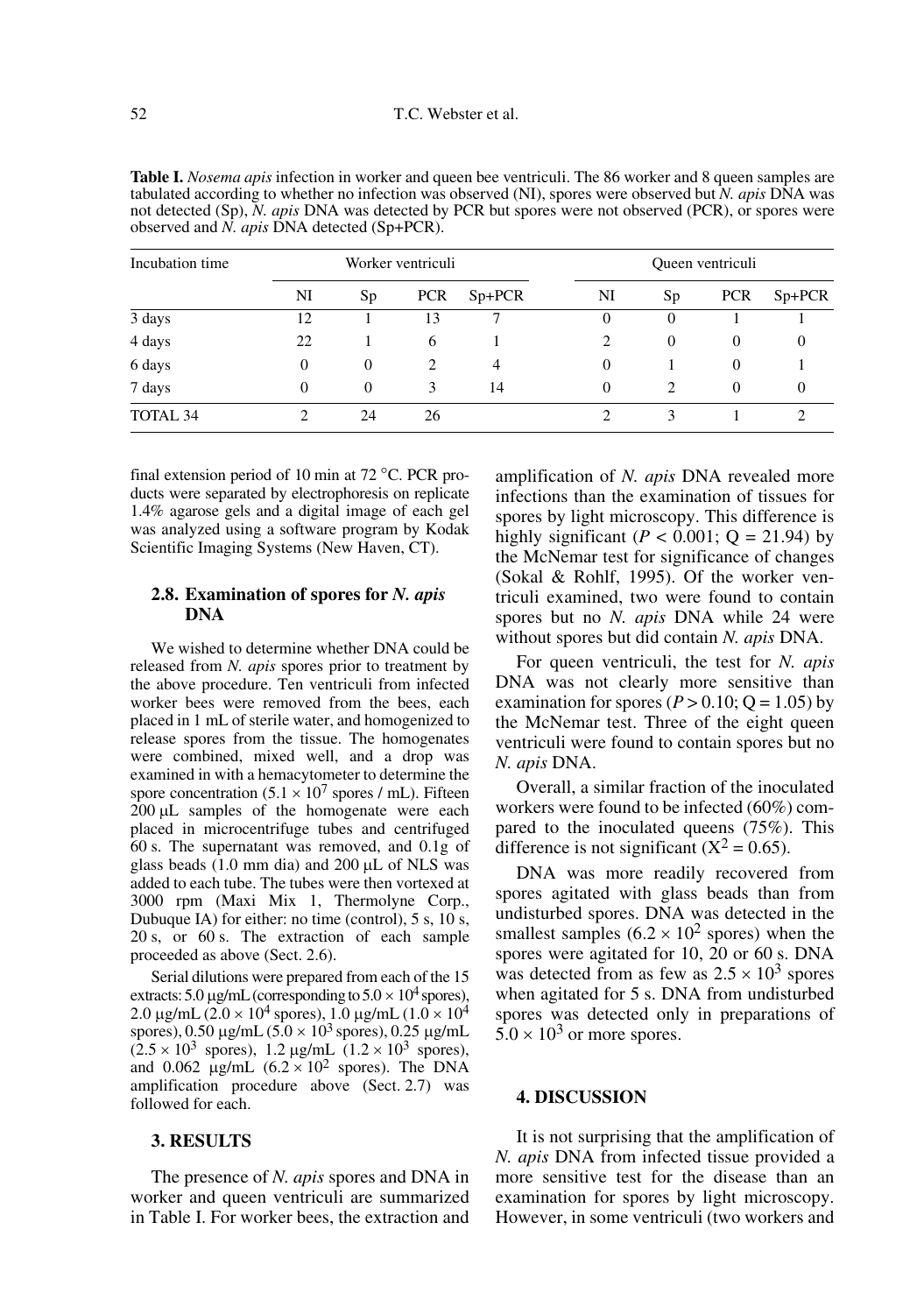three queens) *N. apis* DNA was not detected even though spores were observed (Tab. I). These spores were probably ungerminated, and remained in the ventriculi from the time that they were ingested. Perhaps the spore's resilient wall (Undeen, 1997) prevents the extraction of DNA. This possibility is supported by our finding that DNA is released from spores agitated with glass beads for at least 10 s.

The similar sensitivity of queens to infection, compared to workers, suggests that queens have no inherent means to protect themselves. Perhaps worker bees protect the queen by limiting her exposure to spores. Such a mechanism would have great adaptive value, because the queen bee is much more critical to colony vitality than any one worker bee (Schmidt-Hempel, 1998). Nearly a century has elapsed since the discovery of this microbe, and it is possible that *N. apis* has been associated with the honey bee for a much longer time.

We chose to study older, late-autumn worker bees. This is the cohort that winters with the queen, when *N. apis* infection is especially prevalent and serious (Bailey and Ball, 1991). However, this choice led to heavy mortality of both inoculated and uninoculated bees when caged, and a reduction in sample size. Several queens also died when insufficient workers remained to support them. However, our results from the surviving bees provide us with data that pertain directly to wintering in a way that young bees could not.

A large fraction of the workers (40%) and queens (25%) were uninfected in spite of the large doses of spores they had received. This is not unusual (Greg Hunt, unpublished data). Possibly, older bees are less vulnerable to infection than younger bees. Also, we suspect that the method of feeding spores in sucrose solution inhibits spore germination in the ventriculus, because the osmotic shock required for germination (Olsen, 1986; De Graaf et al., 1993) cannot happen reliably. A dry preparation of spores would probably be a more effective inoculum because liquid food already in the ventriculus would then provide the osmotic shock. However a diet of dried spores is difficult to feed in measured amounts to individual bees.

## **ACKNOWLEDGMENTS**

We thank Fritz Vorisek for managing the colonies and collecting the bees. This study was supported by USDA CSREES Evans-Allen grant KYX-10-99-30P to TCW.

**Résumé** – **Infection des ouvrières et des reines d'***Apis mellifera* **par** *Nosema apis***.** La nosémose, due au protozoaire *Nosema apis* Zander, cause des dégâts aux colonies d'abeilles dans le monde entier et les effets sur les reines sont particulièrement importants pour l'apiculture pratique. Notre étude visait à détecter l'ADN de *N. apis* par la réaction en chaîne de la polymérase (PCR) et à comparer la sensibilité des ouvrières et des reines à cet agent pathogène. Des ouvrières et des abeilles ont reçu individuellement des spores de *N. apis* en nourrissement dans un sirop de saccharose puis ont été encagées avec leurs consœurs durant 3 à 7 j. On a ensuite recherché au microscope optique (×400) la présence de spores dans le tissu des ventricules des ouvrières et des reines. L'ADN a été extrait des tissus pour être amplifié par la PCR à l'aide de séquences d'amorces spécifiques à *N. apis* (Fig. 1). La PCR a été plus sensible que la microscopie optique pour détecter le pathogène (Tab. I). Les ouvrières et les reines avaient une même sensibilité à l'infection ; les reines ne semblent donc pas avoir des moyens propres pour se protéger après ingestion de spores.

#### *Apis mellifera / Nosema apis* **/ sensibilité / reine / ouvrière / PCR**

**Zusammenfassung** – *Nosema apis* **Infektion von Arbeiterinnen und Königinnen (***Apis mellifera***).** Das Microsporidium *Nosema apis* Zander ist weltweit Ursache für eine vernichtende Krankheit der Honigbiene, *Apis mellifera* L.*,* und seine Auswirkung auf Königinnen sind besonders schlimm für die praktische Bienenhaltung. Hier soll der Nachweis von *N. apis* DNA durch eine Polymerase Kettenreaktion (PCR) Analyse untersucht und die Empfindlichkeit von Arbeiterinnen und Königinnen auf dieses Pathogen verglichen werden. Arbeiterinnen und Königinnen der Honigbienen wurden einzeln mit *N. apis* Sporen in Zuckerlösung gefüttert, und danach mit Arbeiterinnen aus ihrem Nest für 3 bis 7 Tage gekäfigt. Anschließend wurde der Hinterleib der Arbeiterinnen und Königinnen auf dieses Pathogen überprüft. Gewebe wurden auf *N. apis S*poren mit dem Lichtmikroskop bei einer Vergrößerung von 400× untersucht. DNA wurde aus den Geweben für PCR mit *N. apis* spezifischen Primer Sequenzen extrahiert (Abb. 1). PCR erwies sich als ein Test, der empfindlicher für das Pathogen ist als das Lichtmikroskop (Tab. I). Arbeiterinnen und Königinnen zeigten eine ähnliche Empfindlichkeit zur Infektion. Damit scheinen Königinnen